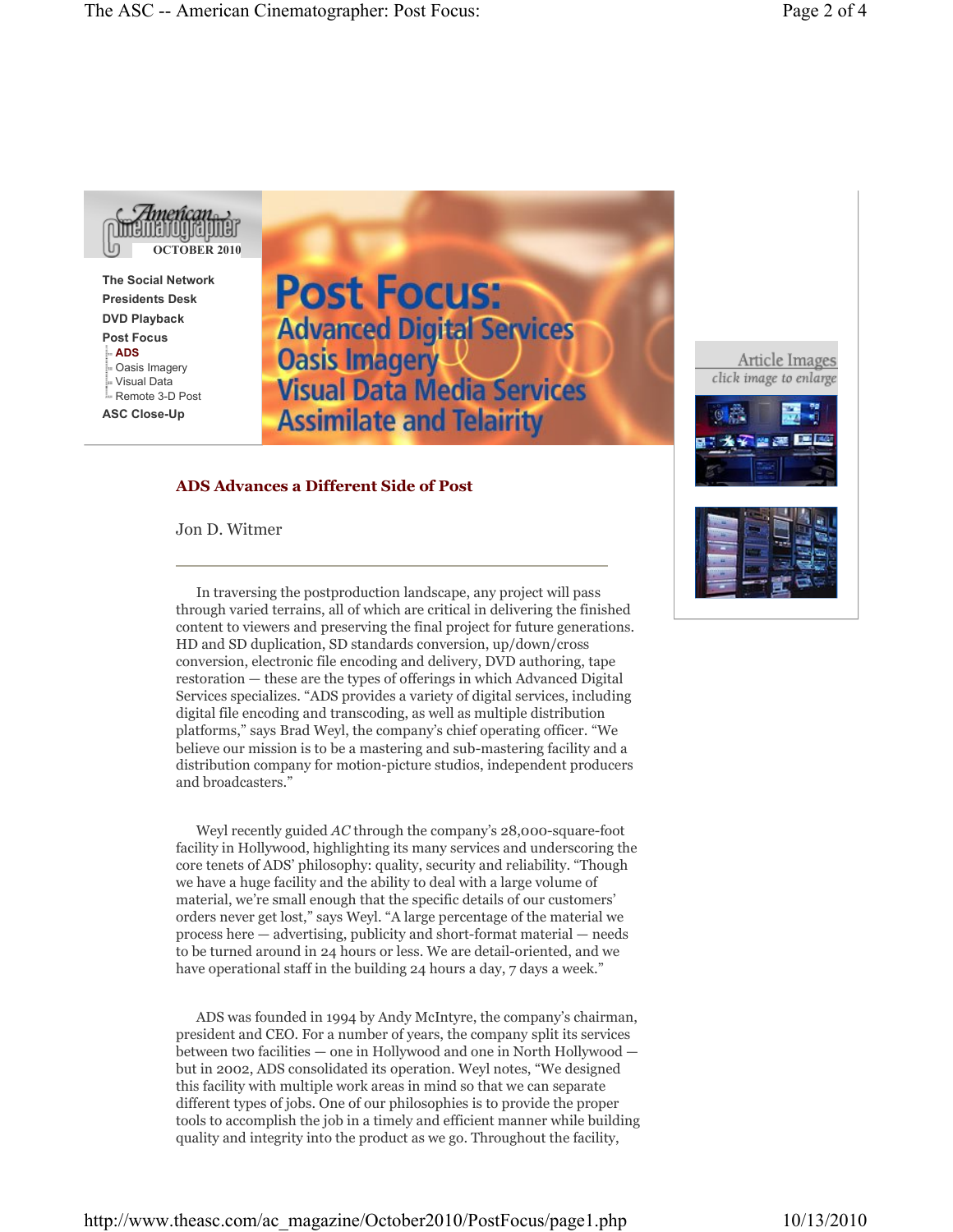everything is integrated into a system that allows the operators to continuously monitor the quality of the workflow, from checking signal performance and integrity on scopes and monitors to critical listening on high-performance speakers and the like as they do their jobs.

"We also offer 100-percent QC for HD and SD in both tape and file formats," Weyl continues. The facility's ground floor houses a dedicated tape QC area, with multiple stations set up for both HD and dual-SD (NTSC and PAL) work. Weyl details, "We support all of the various tape formats for HD and SD. We view the material from head to tail and do a computer-generated report on it. We live and breathe by the spec books and spec sheets from the studios and broadcasters to make sure that what's sent to our customers meets broadcast, FCC and studio requirements."

The ground floor also houses ADS' shipping and receiving area. Everything that is delivered is bar-coded and entered into the company's Xytech-based tracking system, which is used to track orders and manage the inventory. Throughout every step of the pipeline, security is of paramount concern. Weyl notes, "The facility has undergone multiple MPAA site surveys, and some of the studios have brought in their own security teams and done site surveys. We make sure our customers feel comfortable and confident that we're taking good care of their assets."

A large media area and an online edit room — capable of linear tapebased and nonlinear file-based work — sit at the heart of the ground floor. Weyl explains, "In the media area, we capture material from HD or SD tape and create files for DVD authoring, for posting to FTP sites, or for proprietary file distribution via platforms like SmartJog. From file-based material, we export out to videotape; an independent production that doesn't have the infrastructure to export to tape can send a drive to us, and we can then export either a final product or work files. We're running multiple Final Cut Pro HD systems, multiple Digital Rapids encoders, two Sonic Solutions' Scenarist DVD-authoring systems and a variety of tape and computer equipment."

In broad strokes, the ground floor is focused on short-format material requiring fast turnaround, while the second story is set up to tackle more time-intensive projects. For example, the Digital Operations Center houses multiple encode stations where, Weyl explains, "we're taking HD content from a studio library and encoding it to whatever format the customer requires, such as a JPEG2000 file, 100-percent QC'ing it and sending it back out as a file for our customers to store in multiple locations so they have safety copies. We're also doing a lot of library-type work that's pushed out to end users such as Amazon, Netflix, Hulu and iTunes."

For file-based deliverables, he continues, "we can push the files off to our customers via a few different methods. One is across SohoNet, a closed-loop fiber-optic network. We also have multiple 100-megabit connections in and out of the building, along with 270-megabit fiber-optic connectivity in and out of the building, so we can do a real-time HD or SD play-out or receive."

Another key aspect of ADS' services is tape-based restoration work utilizing Snell & Wilcox Archangel and the DRS Digital Restoration System. When working with old 1" or 2" tape, Weyl explains, "we'll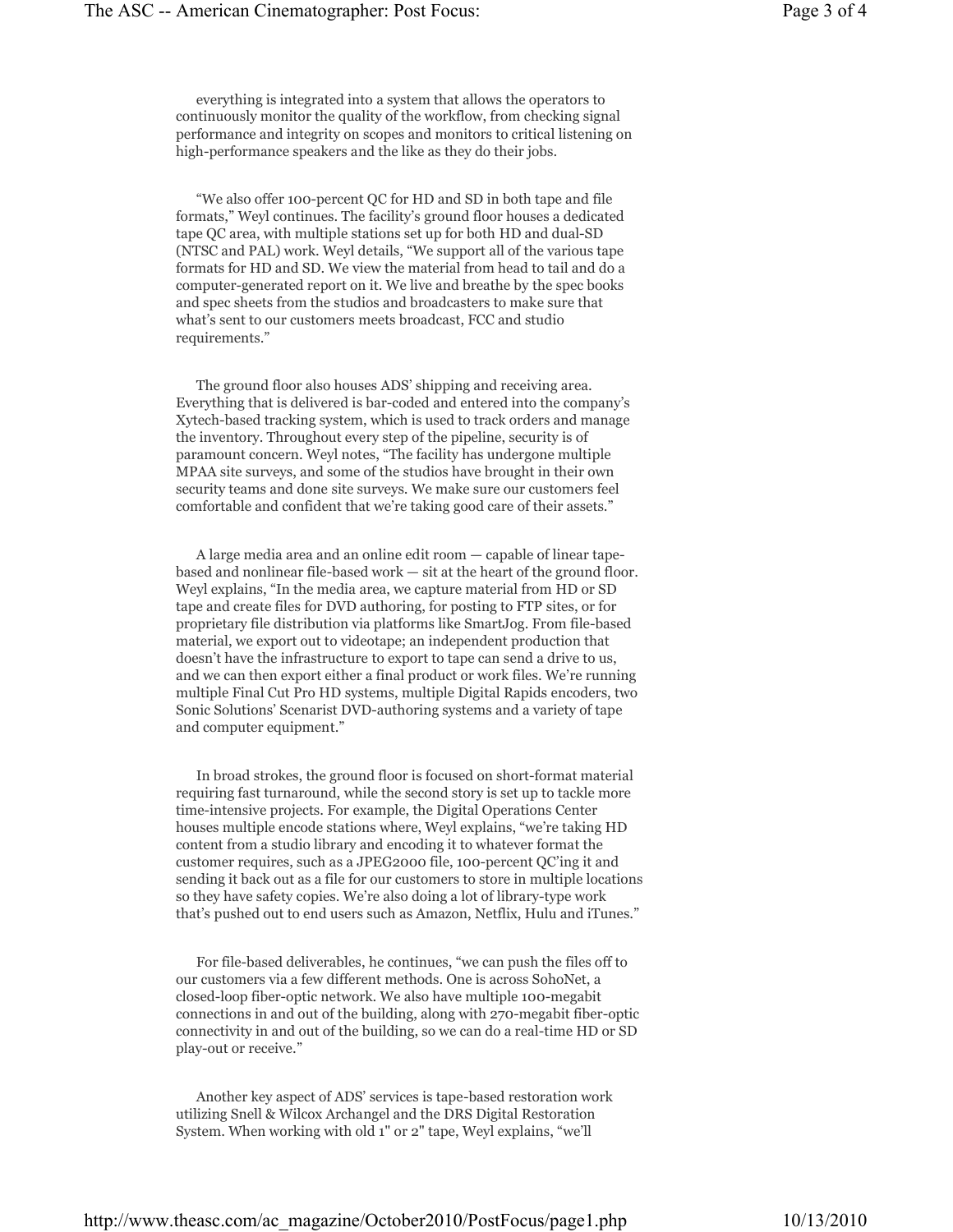determine whether it needs to be baked or dehumidified, after which we can do a pass and bump it up to a digital-tape format." Then, working from the digital tape, the SD Archangel workflow "takes out film dirt, film weave, grain, noise and video drop outs in a real-time process," Weyl details. "We do a QC to identify any large things the Archangel didn't remove, and then we can go back in frame-by-frame using DRS to remove those.

"After that, we take a pass through our audio department to remove hiss, pops and crackle. We're set up in here for linear tape-based work, as well as file-based work utilizing Pro Tools." Services handled by the audio department also include layback of foreign audio tracks for foreign distribution, Dolby encoding and final audio conforming for independent features.

In recent years, ADS has become actively engaged in digital-cinema packaging, utilizing Clipster to deliver content. Additionally, the facility already offers some 3-D services for both tape- and file-based workflows. The next step the company foresees is the creation of a state-of-the-art Web-based file-delivery platform, which will enable customers to stream or download (in various file formats) works in process and finished content.

"We're partners with our customers," says Weyl. "We instill in our staff the question, 'If this were your project, how would you deal with it and make it better?'"

ADS, 948 N. Cahuenga Blvd., Los Angeles, Calif., 90038. For more information, visit www.adshollywood.com.

Related Links www.adshollywood.com www.oasisimagery.com www.visualdatainc.com www.assimilateinc.com www.telairity.com

**<< previous** || **next >>**

ASC ROSTER | ASC NEWSLETTER SIGN UP | PRIVACY POLICY | TERMS OF USE | CONTACT US

© 2010 American Society of Cinematographers.